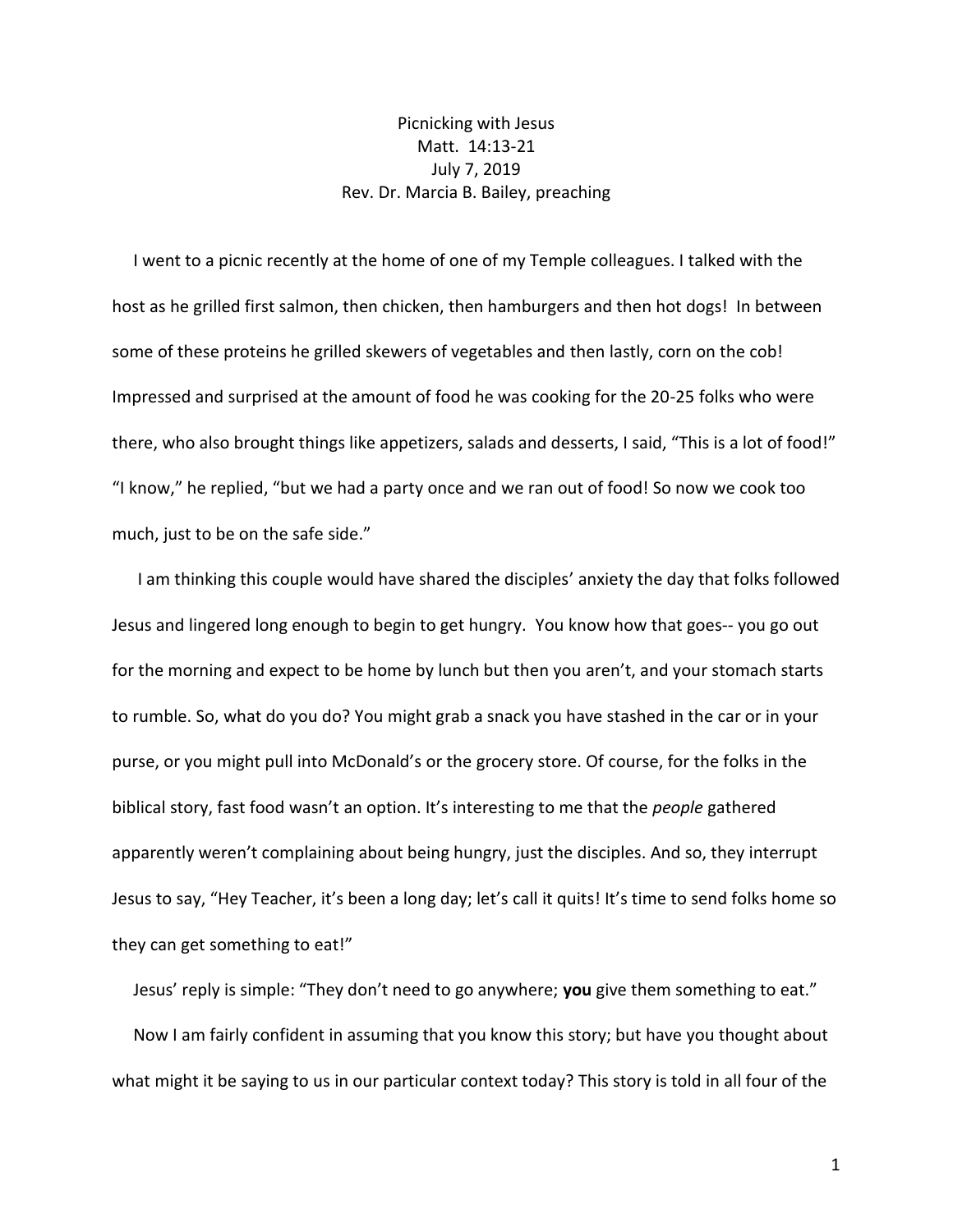Gospels; it's the only miracle that is! Whether there were 5,000 or 4,000, a small child who had the food or the disciples themselves, it doesn't really matter. What matters is *what* we understand to be the miracle here and how this story invites us all to discipleship.

 You see the disciples saw the problem of their *own* hunger, and then *assumed* that other people must be hungry too and all of a sudden, they had a *big* problem. People needed to eat! No Wawa or McDonald's or pizza to send out for. The disciples didn't have the financial resources to feed this kind of crowd, even if there was food nearby, and even if they could figure out how to get it there! It was a financial, logistical, biological nightmare! But this was a problem with a *logical* solution, or so they thought: send people home. It seemed pretty obvious to them.

 Sometimes, things do look pretty cut and dried, as we say. We identify something or in some cases, some*one* as "the problem". There seems to be an obvious solution; so, we move in the direction that is most readily available. Makes sense; seems the easiest. But Jesus, in touch with God's Spirit, sees this not as a problem but an *opportunity* for discipleship. It's a possibility! "You do it!" he says. In essence he is asking them, "What have you got? What are your resources?"

 Of course, when the disciples report back "five loaves and two fish" they are sure Jesus is going to "cave"; "Ah, you are right," they expect him to say. "That's nowhere near enough; better call it a day!" But, he doesn't. Again, this isn't a problem in Jesus' estimation, but an opportunity. So, he tells them what to do next.

 Ever been in a large group? Perhaps you went to see some fireworks this weekend. It's an anonymous experience. Oh, you might chat politely to the folks around you for a minute but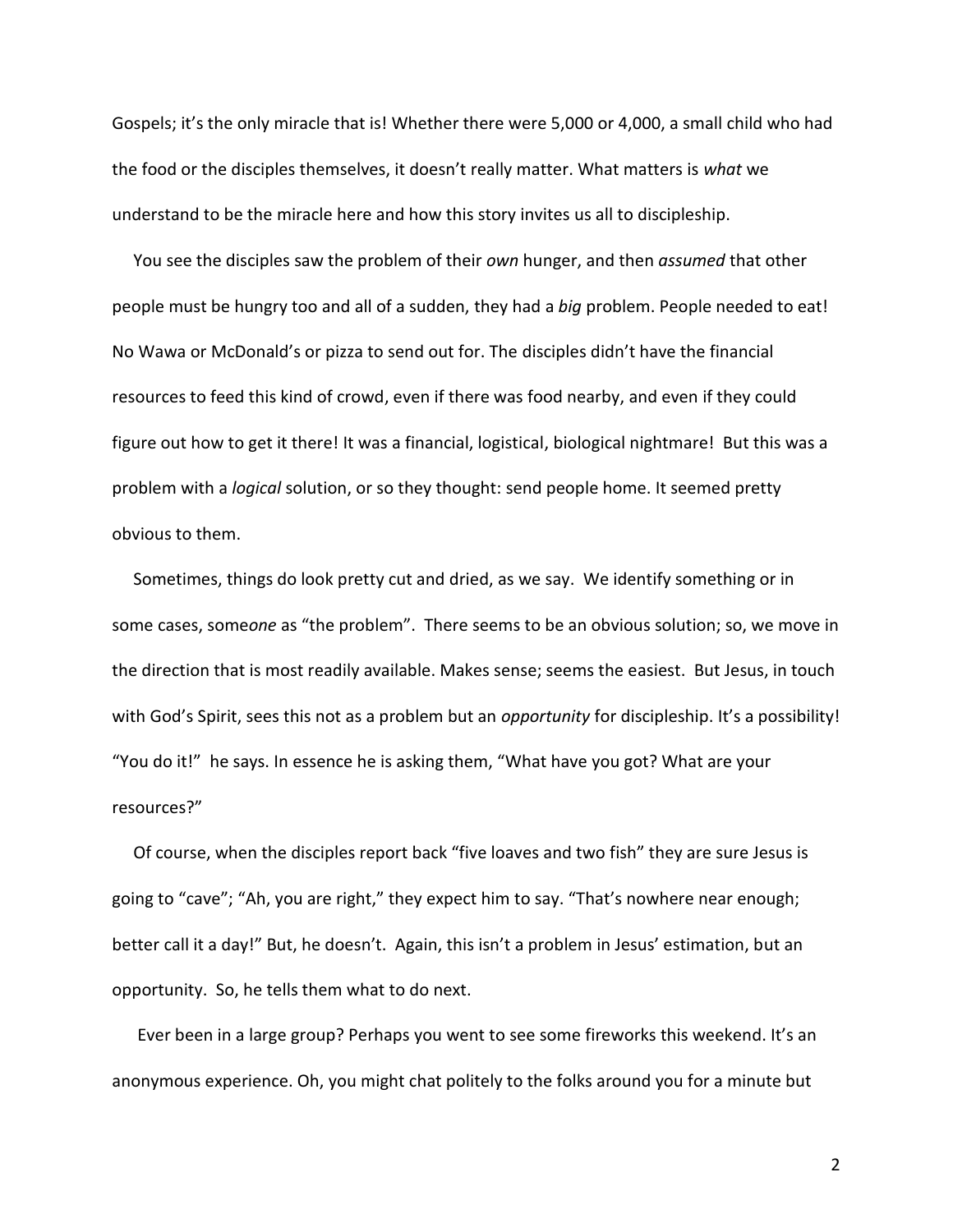most of us keep to ourselves; we are just another face in a sea of faces, all blending together, moving together, knocking into one another. In large crowds we tend to try our best to preserve our personal space, holding our wallets and purses and backpacks close. Jesus tells the disciples to tell the people to sit down, in some Gospels it specifically says, "in small groups." And, what happens next?

 Well, one of the things that happens is that when you take a large group and make smaller groups out of it, people begin to actually *interact* each other. We introduce ourselves to one another. We begin to laugh at how crazy this is, how amazing and strange this Jesus guy is; we talk about where we come from and how quickly the day has fled! When we are in smaller groups, we begin to see one another; we begin to look each other in the eye and when we do that we are reminded of our humanity, of our commonalty. Jesus and the disciples transformed this huge, anonymous crowd into community when they invited them to sit together, to see and to know each other as persons, sisters and brothers, neighbors and partners in God's Spirit. Then Jesus blessed the resources and told the disciples to pass them out. And they did.

 Last Wednesday Dennis Landon and I walked a couple of blocks here in Pottstown. We went with the intention of being open, of learning and seeing things we had not seen before. We walked up Charlotte and turned right onto Chestnut. We walked on Chestnut to about Washington and then up to Walnut and started back. We took a turn and went up to Beech Street so we could walk by Art Fusion and then back down Charlotte to the church. We had assumptions about our neighborhood: about the housing, about the people, about what we would find there. We found old housing stock which for the most part, is well maintained, and nearly completely occupied. We found two community gardens, one vegetable and one fruit,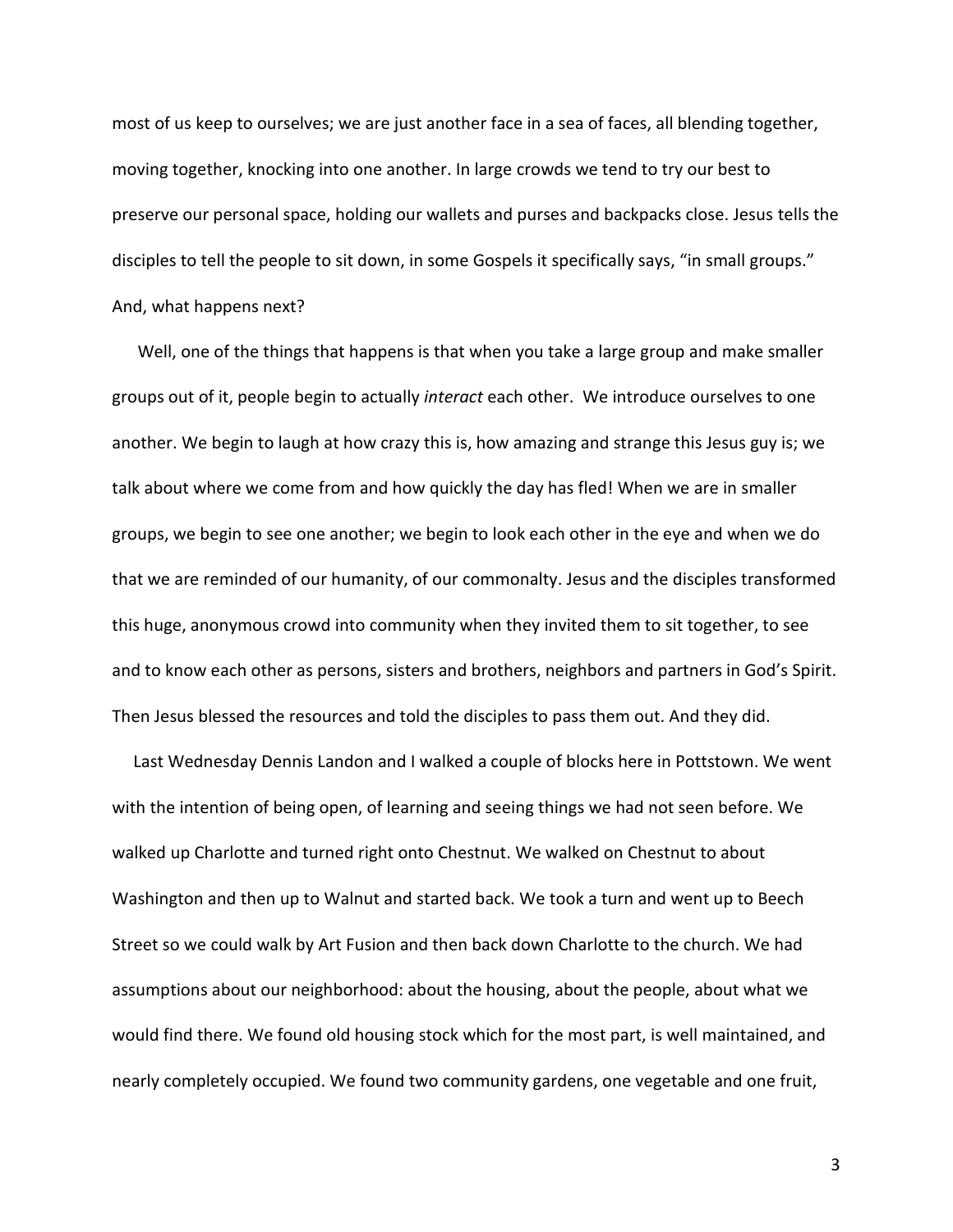beautifully designed, cultivated and cared for, and had a conversation with one of the caretakers. We saw a few small businesses and two other churches. We saw an old school and a firehouse. We saw people of a variety of ethnicities and ages. We saw homes that indicated they had dogs and others that clearly housed small children. We saw resources…natural resources, skills being put to use, creativity and commitment, people possessing ideas, talents and gifts. We could have looked for all that was wrong, the problems. But instead we prayed for openness to see opportunities. And, they are there. They are already there.

 So it was at Jesus' impromptu picnic: opportunities for building community and sharing resources that were already there. No doubt when you go off for the day, you go prepared. I went to the Kutztown Folk Festival on Friday (as apparently did a number of you!) and I took my raincoat and an umbrella and a water bottle, because given the recent weather patterns, it seemed like a prudent thing. These folks in the biblical text were likely no different. They knew they would be gone most the day and they knew there would be no place to eat. And so many of them, if they had the resource to begin with, likely had some bread or cheese or fish in their bag, in their pocket.

 I had long been taught that the miracle in this story was whatever happened when Jesus blessed the bread and the fish; that somehow that made them *more.* But I have since come to believe that the real miracle here is that when infused by God's Holy Spirit, *people* began to see each other as community, gift, companion, friend. The *miracle* is that, when centered in God's presence, challenges can be seen as *opportunities*, not problems to be confronted and solved. The *miracle* is that when we make the conscious effort to live our lives like Jesus, looking for the best, the gifts, the blessings, the possibility in people, we discover the abundance of resources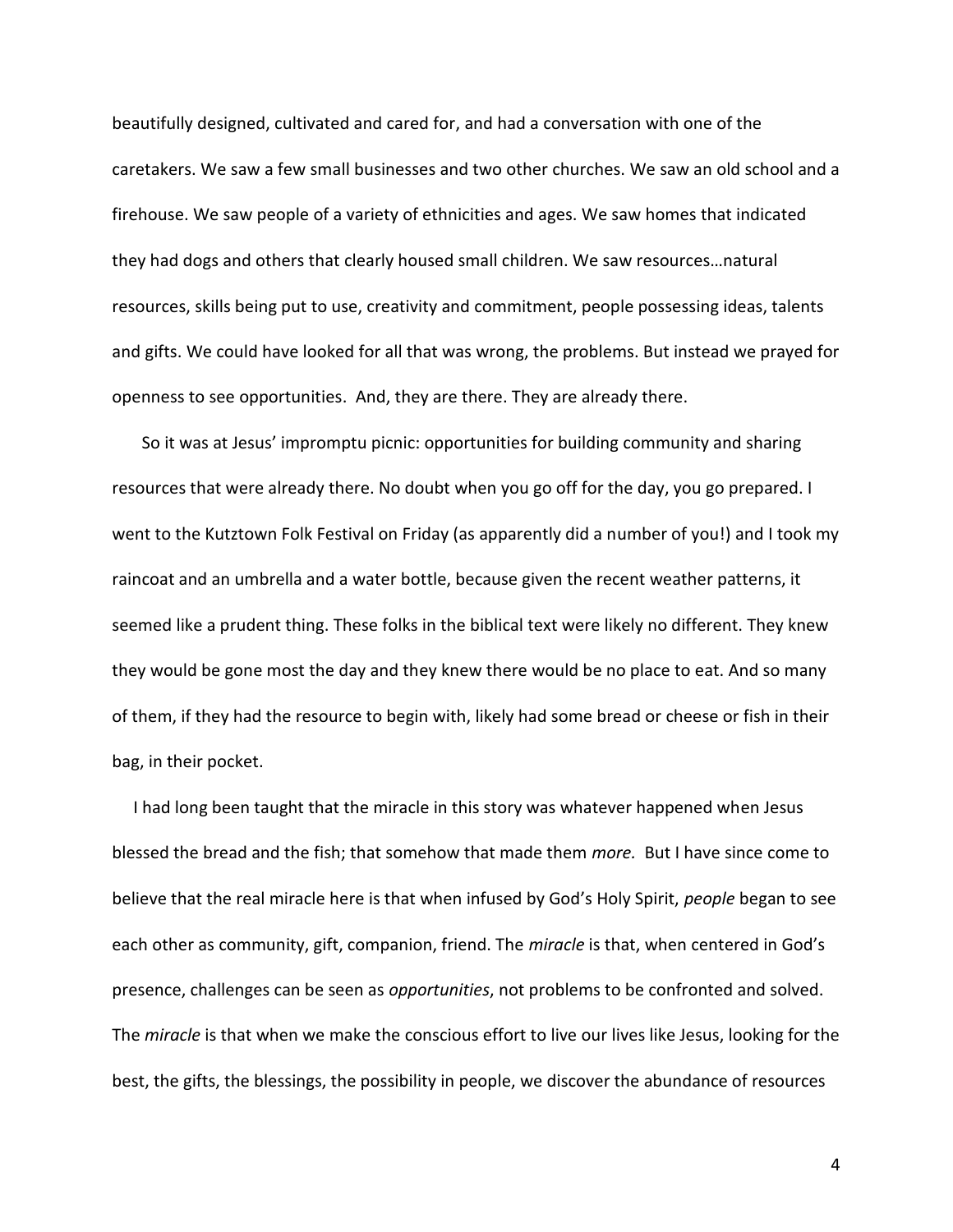that are already here in our midst! When the crowd sat down and began to see each other, when the disciples modeled sharing their resources, then everyone else did too! I think that out of their pockets and sacks came bits of bread and cheese and fish and that folks began to share, to take, to receive and out of their abundance there were baskets of food leftover when folks had had their fill! What's miraculous is not something that Jesus did, never to be replicated again, but what's miraculous is how compassion and generosity and community modeled by Jesus and the disciples *can* be replicated by us over and over again! What's miraculous is how a problem can become an opportunity when it is infused with the Holy Spirit! What's miraculous is how scarcity can become abundance if we see thru the eyes of Christ.

 I don't think the miracle here is that the bread changed; I think the miracle was that the *people changed*. In the spirit of Jesus, they begin to see themselves as sisters and brothers, not as "crowd" but *as community*. We can deepen our community by praying for one another, by being intentional in getting to know each other, really well. In the spirit of Jesus, problems become possibilities. Our building, our neighborhood, our community already has resources that can be shared and in it *we* can be a resource for sharing the good news of God's inclusive, restorative, transforming love. In the spirit of Jesus, what we see as a deficit can become a possibility if we are open to the movement of God's Spirit in our midst, if we are ready and willing to be changed.

 Because Jesus evoked the power and presence of God in their midst, people changed. They fed each other the bread of life and doing so, became communion, the body of Christ together. As we share the opportunity to discover the resources of our community, as we pray for one